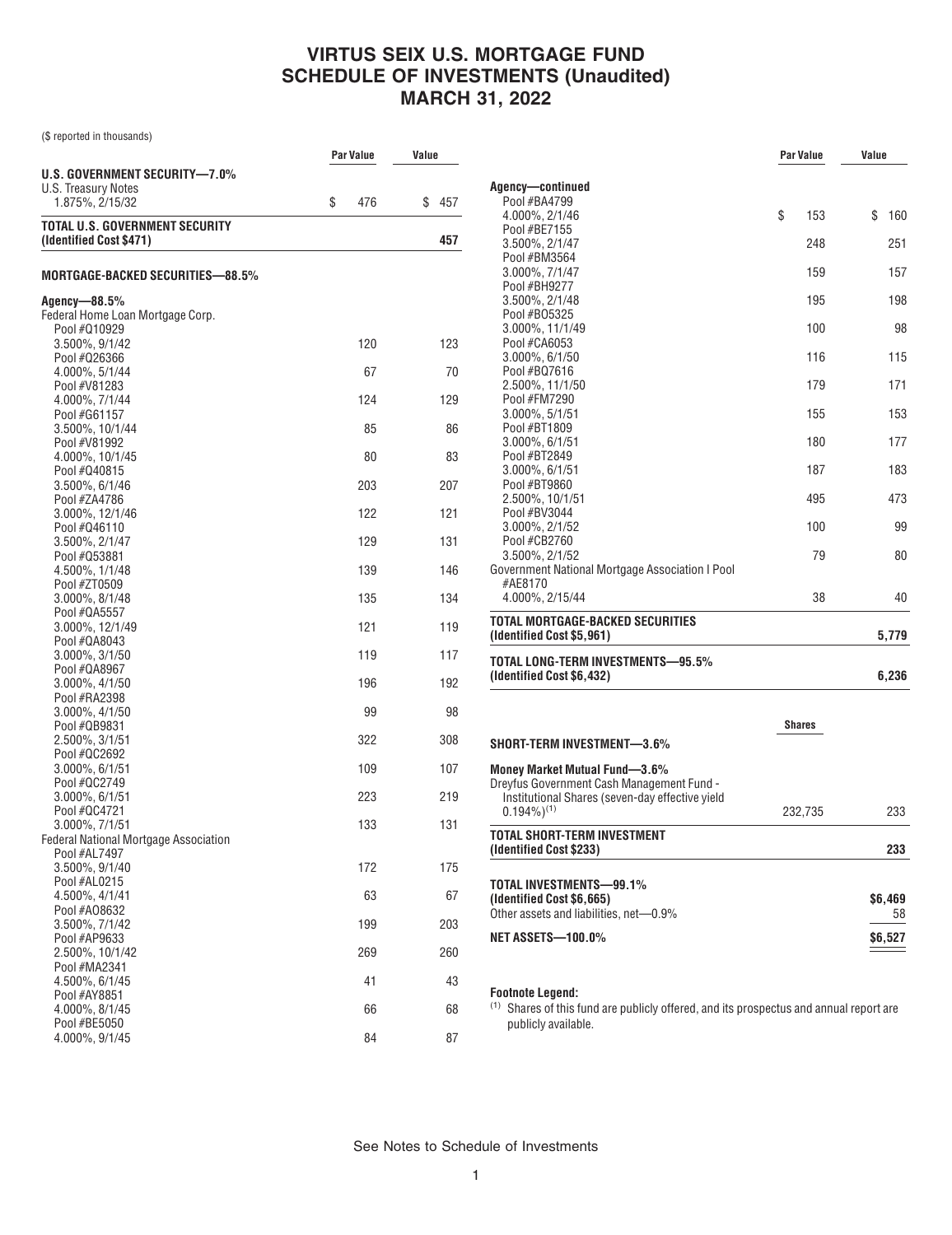## **VIRTUS SEIX U.S. MORTGAGE FUND SCHEDULE OF INVESTMENTS (Unaudited) (Continued) MARCH 31, 2022**

### (\$ reported in thousands)

The following table summarizes the market value of the Fund's investments as of March 31, 2022, based on the inputs used to value them (See Security Valuation Note 1 in the Notes to Schedule of Investments):

|                                   | Total<br>Value at<br>March 31, 2022 | Level 1<br><b>Quoted Prices</b> | Level 2<br>Significant<br>Observable<br>Inputs |
|-----------------------------------|-------------------------------------|---------------------------------|------------------------------------------------|
| Assets:                           |                                     |                                 |                                                |
| <b>Debt Securities:</b>           |                                     |                                 |                                                |
| <b>Mortgage-Backed Securities</b> | \$5,779                             | $s -$                           | \$5.779                                        |
| U.S. Government Security          | 457                                 |                                 | 457                                            |
| Money Market Mutual Fund          | 233                                 | 233                             |                                                |
| <b>Total Investments</b>          | \$6,469<br>$\overline{\phantom{a}}$ | $\frac{$233}{2}$                | $\underbrace{$6,236}$                          |

There were no securities valued using significant unobservable inputs (Level 3) at March 31, 2022.

There were no transfers into or out of Level 3 related to securities held at March 31, 2022.

See Notes to Schedule of Investments